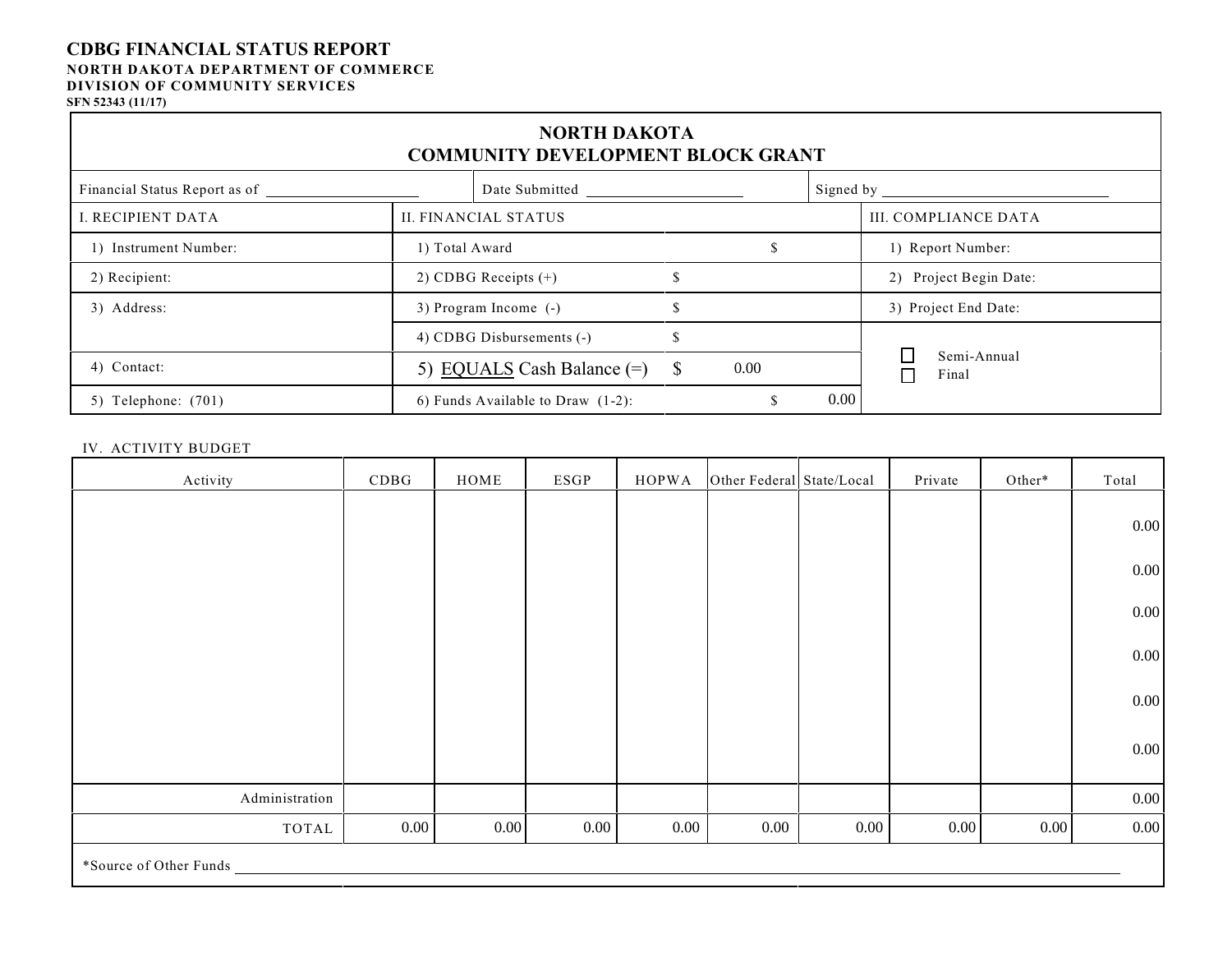### V. ACTIVITY EXPENSES

| <b>ACTIVITY</b>                                   | CDBG     | HOME | <b>ESGP</b> | <b>HOPWA</b> | Other Federal | State/Local | Private  | Other*   | Total    |
|---------------------------------------------------|----------|------|-------------|--------------|---------------|-------------|----------|----------|----------|
|                                                   |          |      |             |              |               |             |          |          | $0.00\,$ |
|                                                   |          |      |             |              |               |             |          |          | $0.00\,$ |
|                                                   |          |      |             |              |               |             |          |          | $0.00\,$ |
|                                                   |          |      |             |              |               |             |          |          | $0.00\,$ |
|                                                   |          |      |             |              |               |             |          |          | $0.00\,$ |
|                                                   |          |      |             |              |               |             |          |          | $0.00\,$ |
| Administration                                    |          |      |             |              |               |             |          |          | $0.00\,$ |
| TOTAL                                             | $0.00\,$ | 0.00 | 0.00        | $0.00\,$     | $0.00\,$      | 0.00        | $0.00\,$ | $0.00\,$ | $0.00\,$ |
| *Source of Other Funds (if different from Budget) |          |      |             |              |               |             |          |          |          |

#### VI. REMAINING BUDGET BALANCE

| <b>ACTIVITY</b>                                   | CDBG | HOME | <b>ESGP</b> | <b>HOPWA</b> | Other Federal | State/Locals | Private | Other* | Total |
|---------------------------------------------------|------|------|-------------|--------------|---------------|--------------|---------|--------|-------|
|                                                   | 0.00 | 0.00 | 0.00        | 0.00         | 0.00          | 0.00         | 0.00    | 0.00   | 0.00  |
|                                                   | 0.00 | 0.00 | 0.00        | 0.00         | 0.00          | 0.00         | 0.00    | 0.00   | 0.00  |
|                                                   | 0.00 | 0.00 | 0.00        | $0.00\,$     | $0.00\,$      | 0.00         | 0.00    | 0.00   | 0.00  |
|                                                   | 0.00 | 0.00 | 0.00        | 0.00         | 0.00          | 0.00         | 0.00    | 0.00   | 0.00  |
|                                                   | 0.00 | 0.00 | 0.00        | 0.00         | 0.00          | 0.00         | 0.00    | 0.00   | 0.00  |
|                                                   | 0.00 | 0.00 | 0.00        | $0.00\,$     | $0.00\,$      | 0.00         | 0.00    | 0.00   | 0.00  |
| Administration                                    | 0.00 | 0.00 | 0.00        | 0.00         | 0.00          | 0.00         | 0.00    | 0.00   | 0.00  |
| <b>TOTAL</b>                                      | 0.00 | 0.00 | 0.00        | 0.00         | 0.00          | 0.00         | 0.00    | 0.00   | 0.00  |
| *Source of Other Funds (if different from Budget) |      |      |             |              |               |              |         |        |       |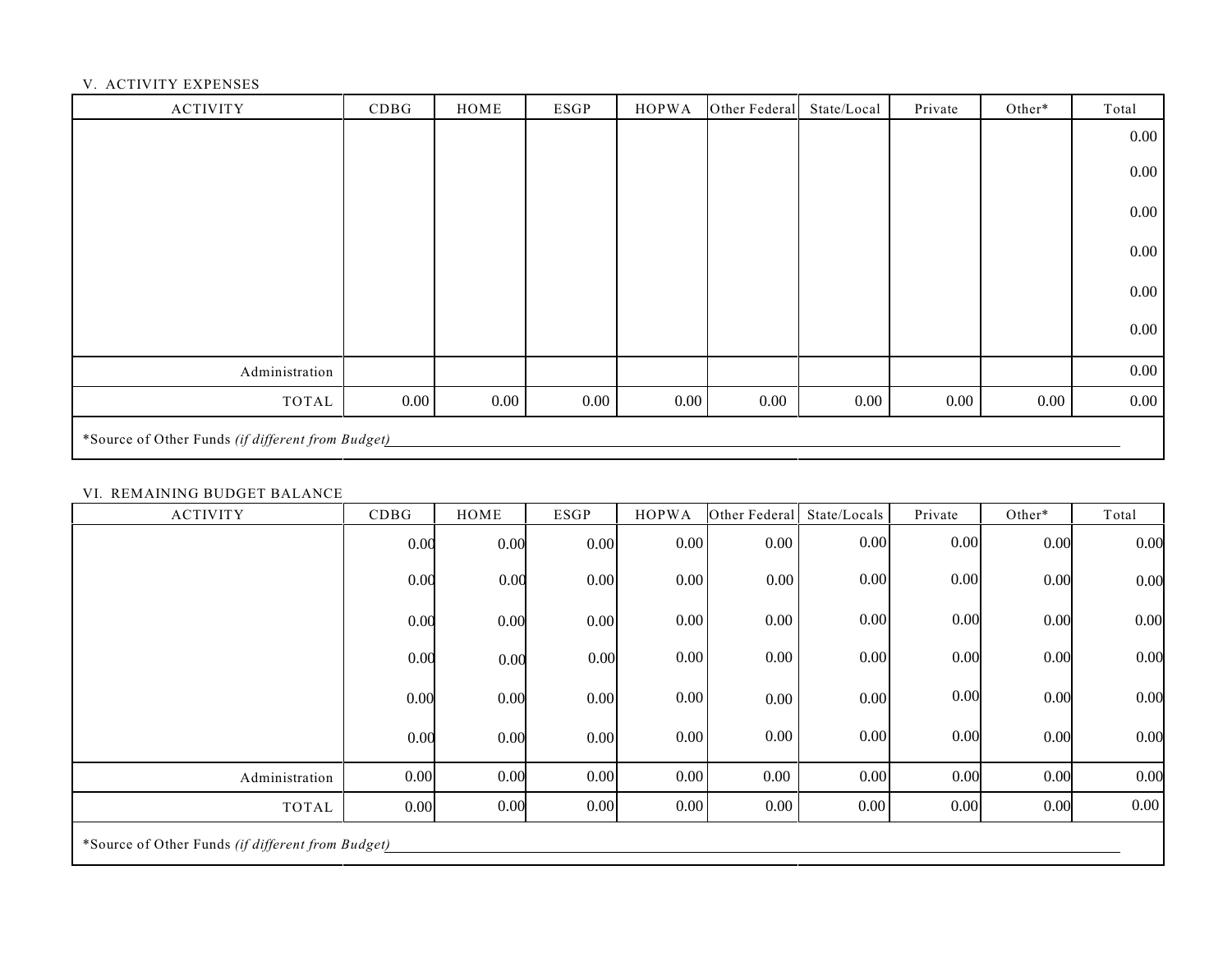### VII. TOTAL OUTSTANDING OBLIGATIONS

| <b>ACTIVITY</b>                                   | CDBG | HOME | <b>ESGP</b> | <b>HOPWA</b> | Other<br>Federal | State/Locals | Private | Other* | Total |
|---------------------------------------------------|------|------|-------------|--------------|------------------|--------------|---------|--------|-------|
|                                                   |      |      |             |              |                  |              |         |        | 0.00  |
|                                                   |      |      |             |              |                  |              |         |        | 0.00  |
|                                                   |      |      |             |              |                  |              |         |        | 0.00  |
|                                                   |      |      |             |              |                  |              |         |        | 0.00  |
|                                                   |      |      |             |              |                  |              |         |        | 0.00  |
|                                                   |      |      |             |              |                  |              |         |        | 0.00  |
| Administration                                    |      |      |             |              |                  |              |         |        | 0.00  |
| TOTAL                                             | 0.00 | 0.00 | 0.00        | 0.00         | $0.00\,$         | 0.00         | 0.00    | 0.00   | 0.00  |
| *Source of Other Funds (if different from Budget) |      |      |             |              |                  |              |         |        |       |